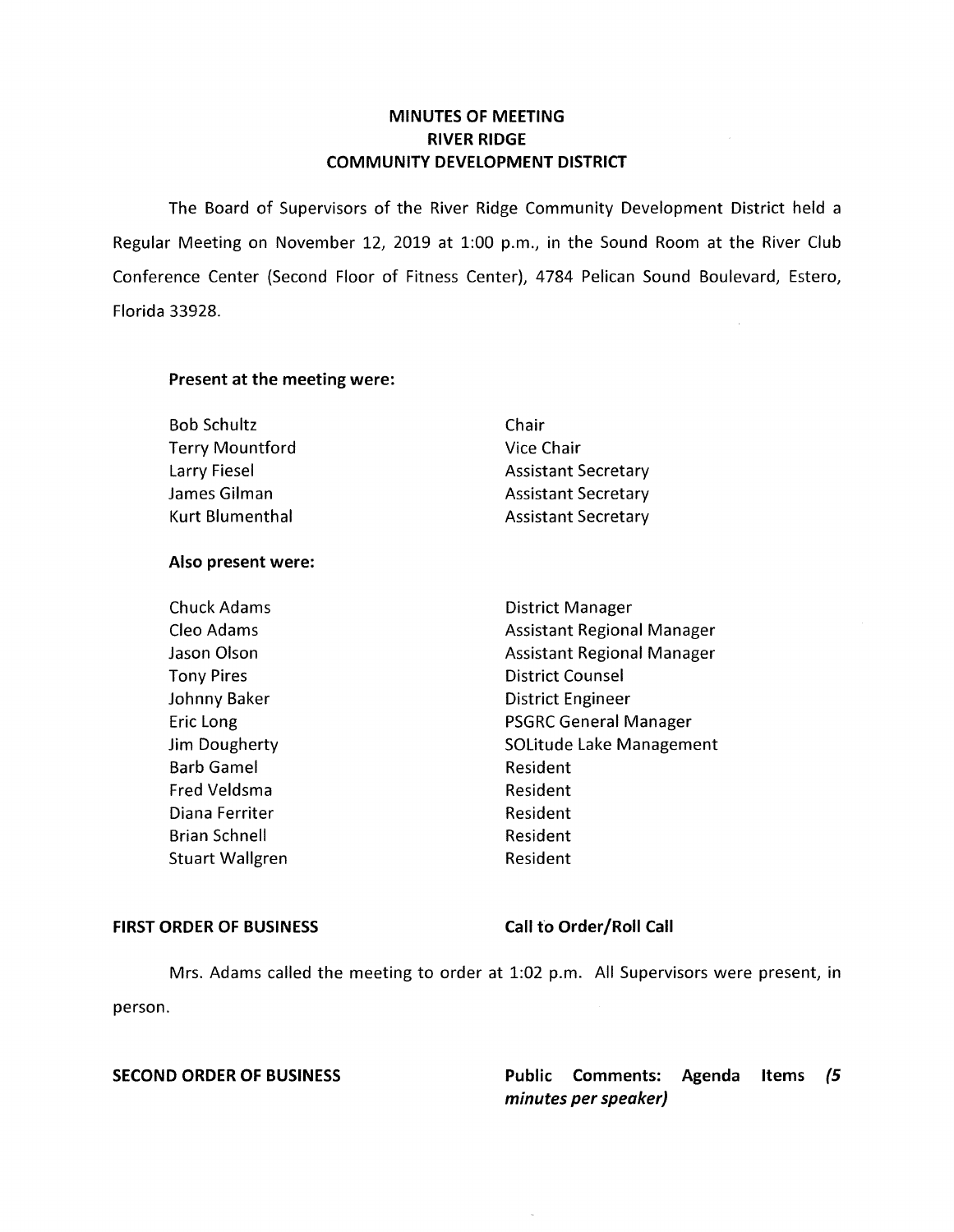Ms. Barb Gamel, a resident, requested a stop sign at Pelican Sound Boulevard and Pelican Sound Drive and listed several reasons why she wanted it.

Ms. Diana Ferriter, a resident, concurred with Ms. Gamel and stated that it was primarily a safety concern and would benefit bicyclists as well as motorists and golf cart operators. Mr. Schultz asked the District Engineer to evaluate the area, see if there are any line of sight requirements and advise the Board of the options. In response to Ms. Gamel's question regarding the purpose behind installing the stop sign at Torrey Pines, Mr. Schultz stated that the road curves and visibility was restricted in some areas.

Mr. Fred Veldsma, a resident, stated that several residents in Hammock Greens II, where he is NVR, asked about the pavers and noted there are no pavers at the monument entrance in his community. He asked why his community was left out of the paver program. Mr. Schultz stated that he and Mr. Long would meet with Mr. Veldsma and others to discuss the facts and address potential solutions to the paver issues.

Mr. Brian Schnell, a resident, stated that he received the same resident feedback as Mr. Veldsma.

Mr. Stuart Wallgren, a resident, voiced his concerns about the storm drains in the common area of the parking at Hammock Greens and contended that, since residents have ownership of the property, they have the right to remedy the issue. The plan was to remove the south storm drain manhole cover and replace it with an open grate. Residents would purchase a grate and have it installed. He requested a DWG drawing from Mr. Adams.

## **THIRD ORDER OF BUSINESS Presentation: Hole Montes Roadway Inspection Report**

Mr. Baker presented the Hole Montes Roadway Inspection Report, including a summary of the findings and recommendations, and took questions.

In response to Mr. Blumenthal's question regarding pursuing those responsible for the hydraulic fluid and oil spills, Mr. Baker stated that he was not aware of any contractors owning up to the leaks but he would check with Mr. Krebs. Discussion ensued regarding sending a demand letter to the roofing contractor, repair costs and 21880 and 21945 Masters Circle that

2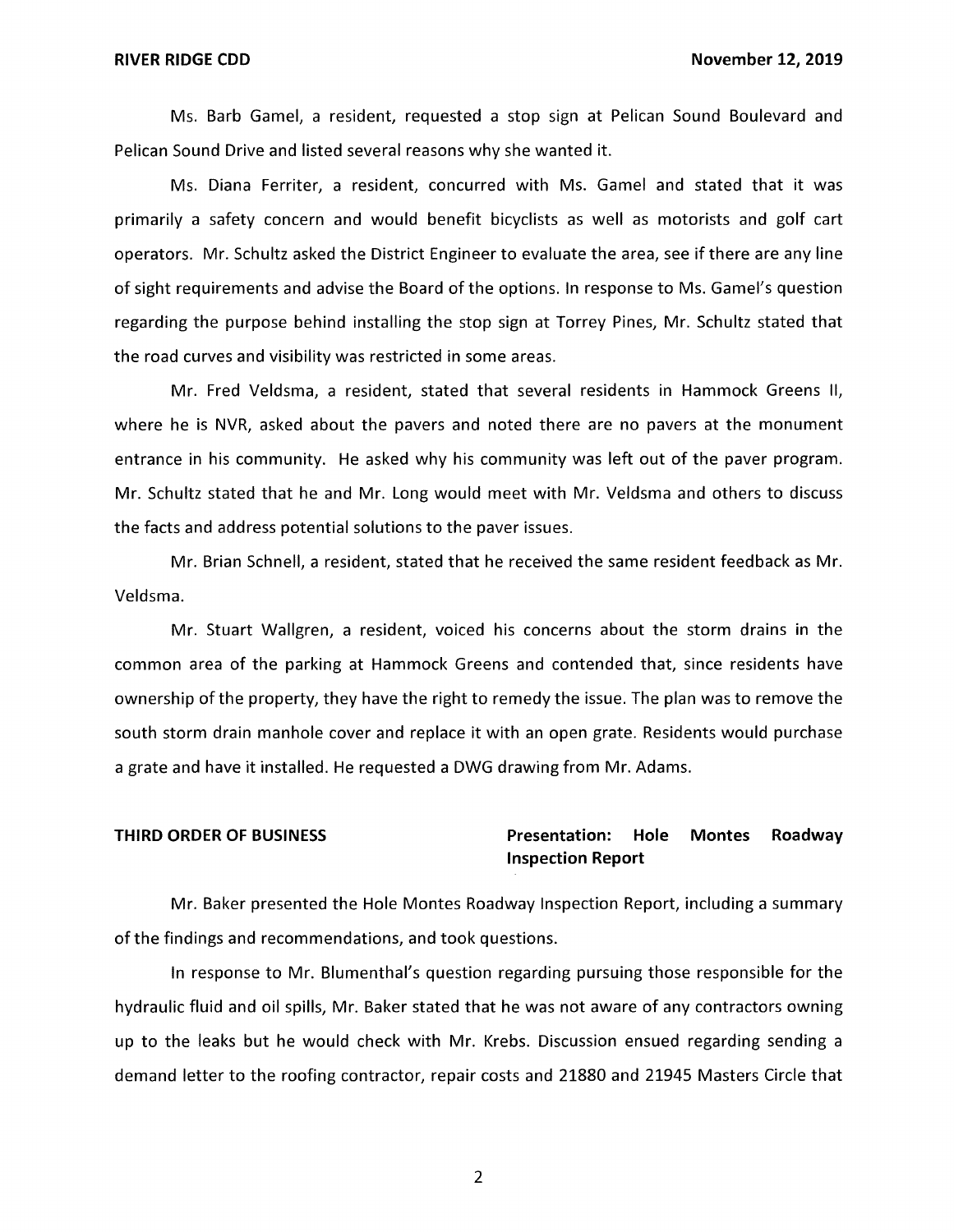are being monitored and require cutting and milling. Mr. Adams suggested seal coating the area as well.

**FOURTH ORDER OF BUSINESS Consideration of M.R.I. Inspection LLC Proposal to Address Required Repairs Based Upon Drainage Report** 

Mrs. Adams presented the following proposals from M.R.I. Inspection LLC (MRI):

- ► Estimate #1960 for CB-44 Sinkhole: \$800
- $\triangleright$  Estimate #1961 for #96 Sinkhole: \$2,500

Discussion ensued regarding repairing the sinkholes and the estimated costs.

**On MOTION by Mr. Fiesel and seconded by Mr. Mountford, with all in favor, M.R.I. Inspection LLC proposals #1960 and #1961, to repair the CB-44 and #96 Sinkholes, respectively, in a combined not-to-exceed amount of \$3,300, plus \$5,000 for additional repairs, were approved.** 

Referencing handouts and an area map, Mr. Adams presented M.R.I. Construction Inc. proposals #59 for golf course sinkhole repair, CB-213, in the amount of \$33,500 and #60 for outfall repair in the amount of \$5,836. Regarding CB-213, Mr. Krebs would determine why the pipe size was decreasing from 36" to 24" and review the models to confirm if it was okay to change the pipe. The Board and Staff discussed the proposals, the budget and funding sources.

**On MOTION by Mr. Blumenthal and seconded by Mr. Schultz, with all in favor, M.R.I. Construction Inc. proposals #59 and #60 for golf course sinkhole and outfall repairs, respectively, in a combined not-to-exceed amount of \$39,336, contingent on Mr. Krebs' review, were approved.** 

## **FIFTH ORDER OF BUSINESS Updates: solitude Lake Management**

Mr. Dougherty reported the following:

 $\triangleright$  Lake H1-A was treated for chara, which was growing from the lake bottom and, although there was some improvement, more treatments were planned.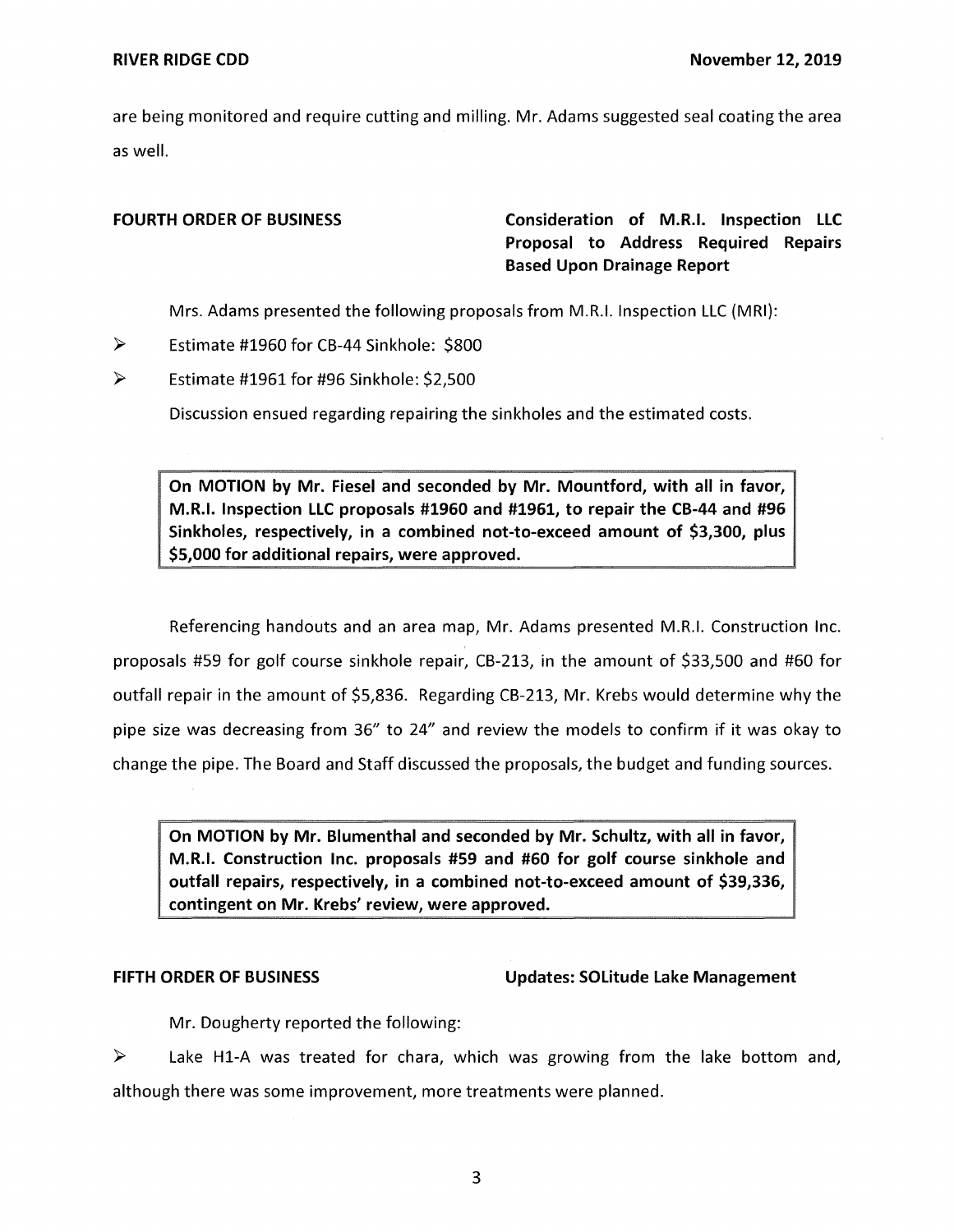► The nano-bubbler in Lake Hl-A was not working and would be repaired. The device in Lake Hl-B was working but not at 100%

 $\triangleright$  Lake E4-A looked good.

 $\triangleright$  The nano-bubbler was working properly in Island Sound Lake.

## **SIXTH ORDER OF BUSINESS Discussion/Update: Paver Project**

Mr. Eric Long, PSGRC General Manager, gave the following update:

 $\triangleright$  Mr. Krebs originally walked all the areas and identified several punch list items for MAJ to address.

 $\triangleright$  A follow-up walk-through occurred last week with Mr. Long, Mr. Krebs and MAJ and all pending items in the Turnberry and Masters communities were addressed.

 $\triangleright$  The chipped pavers in the front area were documented and would be reviewed in the future. The tar areas were addressed.

 $\triangleright$  There were discussions to potentially put reflective paint on some of the pavers. Mr. Long requested the Florida Department of Transportation (FDOT) paint specifications.

Discussion ensued regarding pending paver repairs, processing a change order, resident complaints and the CDD's position regarding paving the Hammock Greens entrance.

# SEVENTH ORDER OF BUSINESS **Approval of October 22, 2019 Regular Meeting Minutes**

Mrs. Adams presented the October 22, 2019 Regular Meeting Minutes. The following changes were made:

Line 111: Change "boundaries do not include Hammock Greens" to "properties only go to the crosswalk outside Hammock Greens"

Line 158: Change "Island Sound" to "Masters"

**On MOTION by Mr. Fiesel and seconded by Mr. Blumenthal, with all in favor, the October 22, 2019 Regular Meeting Minutes, as amended, were approved.**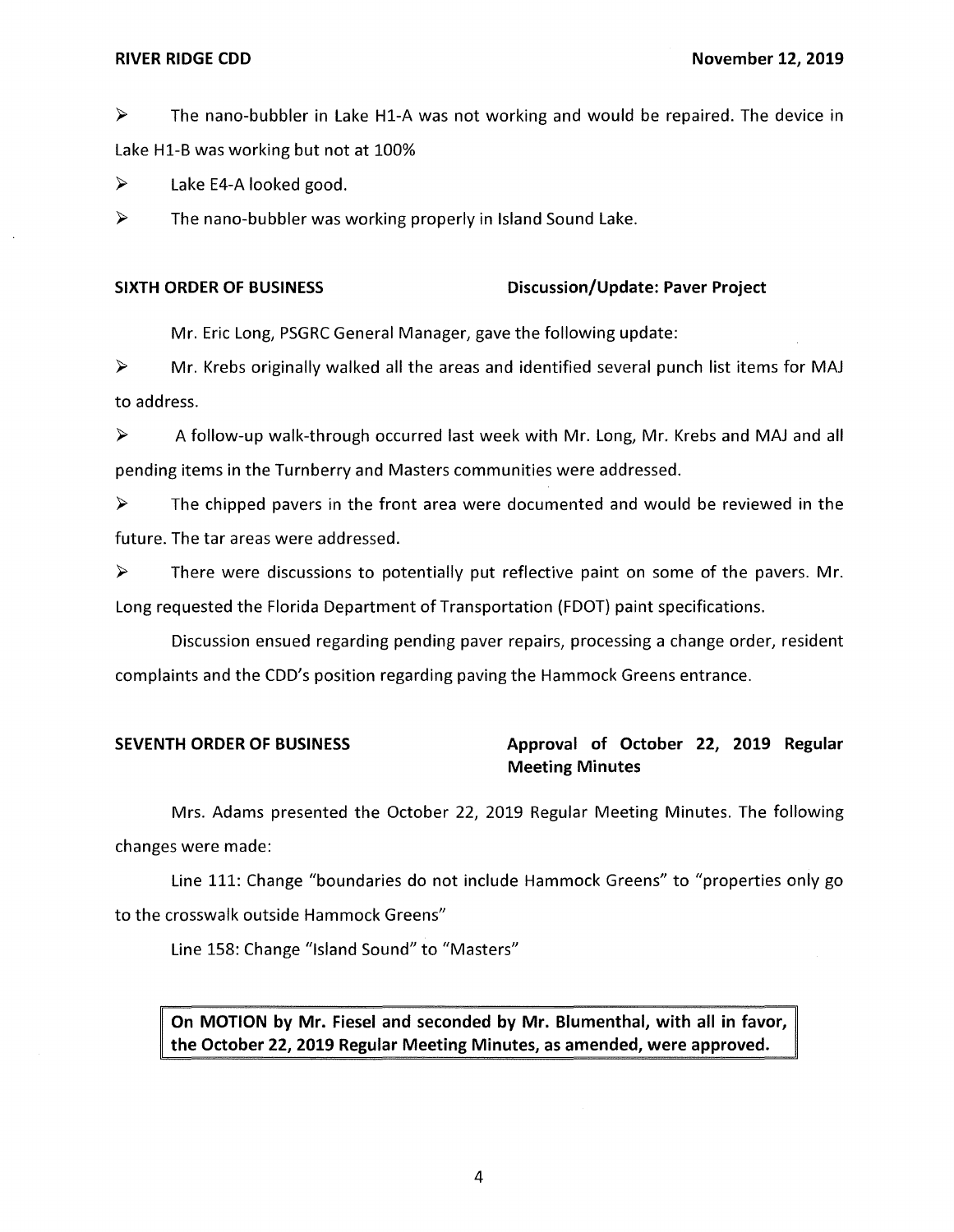## • **Active Action and Agenda Items**

Items 11, 13 and 14 were completed.

Items 1, 2, 3, 4, 6, 8, 9, 10, 11, 12, 13, 14, 15, 16, 17, 18 and 19 were ongoing.

Item 6: The crosswalk striping was pending.

Items 7 and 8: Proposal required.

Item 12: Change from "Action" to "Action/Agenda" ongoing item

# **EIGHTH ORDER OF BUSINESS STATES STAFF REPORTS**

**A. District Counsel: Woodward Pires & Lombardo, P.A.** 

There being no report, the next item followed.

**B. District Engineer: Hole Montes, Inc.** 

There being no report, the next item followed.

## **C. District Manager: Wrathe/1, Hunt and Associates, LLC**

This item was addressed following the Ninth Order of Business.

## **I. Key Activity Dates**

This item was included for informational purposes.

## **II. NEXT MEETING DATE: December 10, 2019 at 1:00 P.M. [Sound Room]**

## o **QUORUM CHECK**

All Supervisors confirmed their attendance at the December 10, 2019 meeting.

# **NINTH ORDER OF BUSINESS Supervisors' Requests and Public Comments (5 minutes per speaker)**

Mr. Schultz announced that there would be a traffic calming meeting tomorrow. Speeding in the community, compliance and obtaining radar sign data would be discussed.

Mr. Mountford stated that Southern Hills residents were requesting a fountain and asked about the procedure. Discussion ensued regarding the requirements, the HOA, permitting, maintenance, etc. Noting that residents reported trip hazards, Mr. Mountford asked if the curbs could be filled with cement.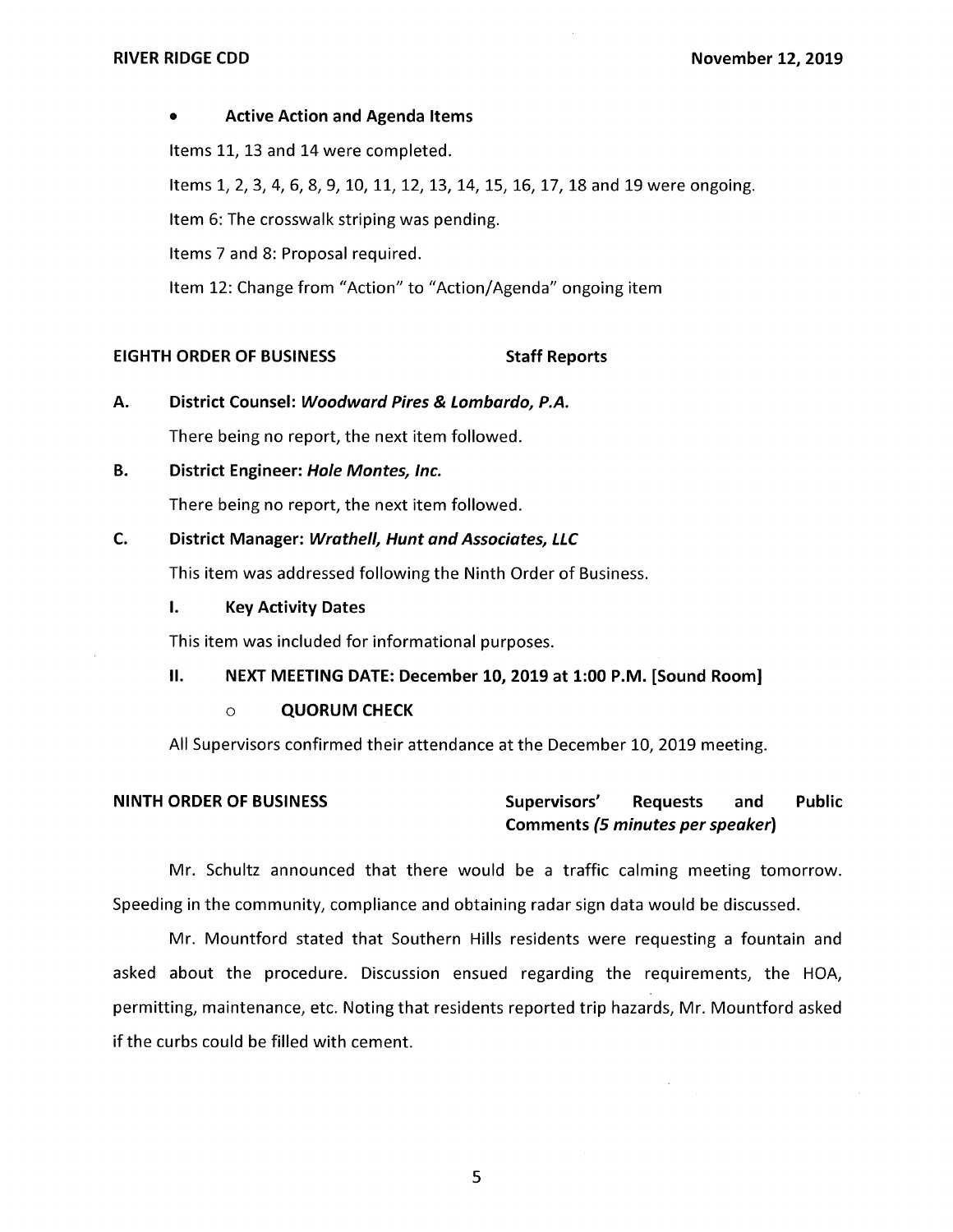Mr. Fiesel stated that a Palmetto Dunes resident requested a stop sign for Williams Road along with placement of a radar sign at that location in January 2020.

■ **District Manager: Wrathe/1, Hunt and Associates, LLC This item, previously Item 9C, was presented out of order.** 

Mrs. Adams gave the following update:

- ► A broken landscape uplight was removed; it would cost \$200 to replace it.
- $\triangleright$  Palm pruning and mulch application was slated for the week before Thanksgiving.
- $\triangleright$  Additional fertilization would occur before Thanksgiving.
- $\triangleright$  All vegetation would be trimmed.

Discussion ensued regarding the uplights and the street sweeper.

## **TENTH ORDER OF BUSINESS Adjournment**

There being nothing further to discuss, the meeting adjourned.

**On MOTION by Mr. Fiesel and seconded by Mr. Gilman, with all in favor, the meeting adjourned at 2:20 p.m.** 

## [SIGNATURES APPEAR ON THE FOLLOWING PAGE]